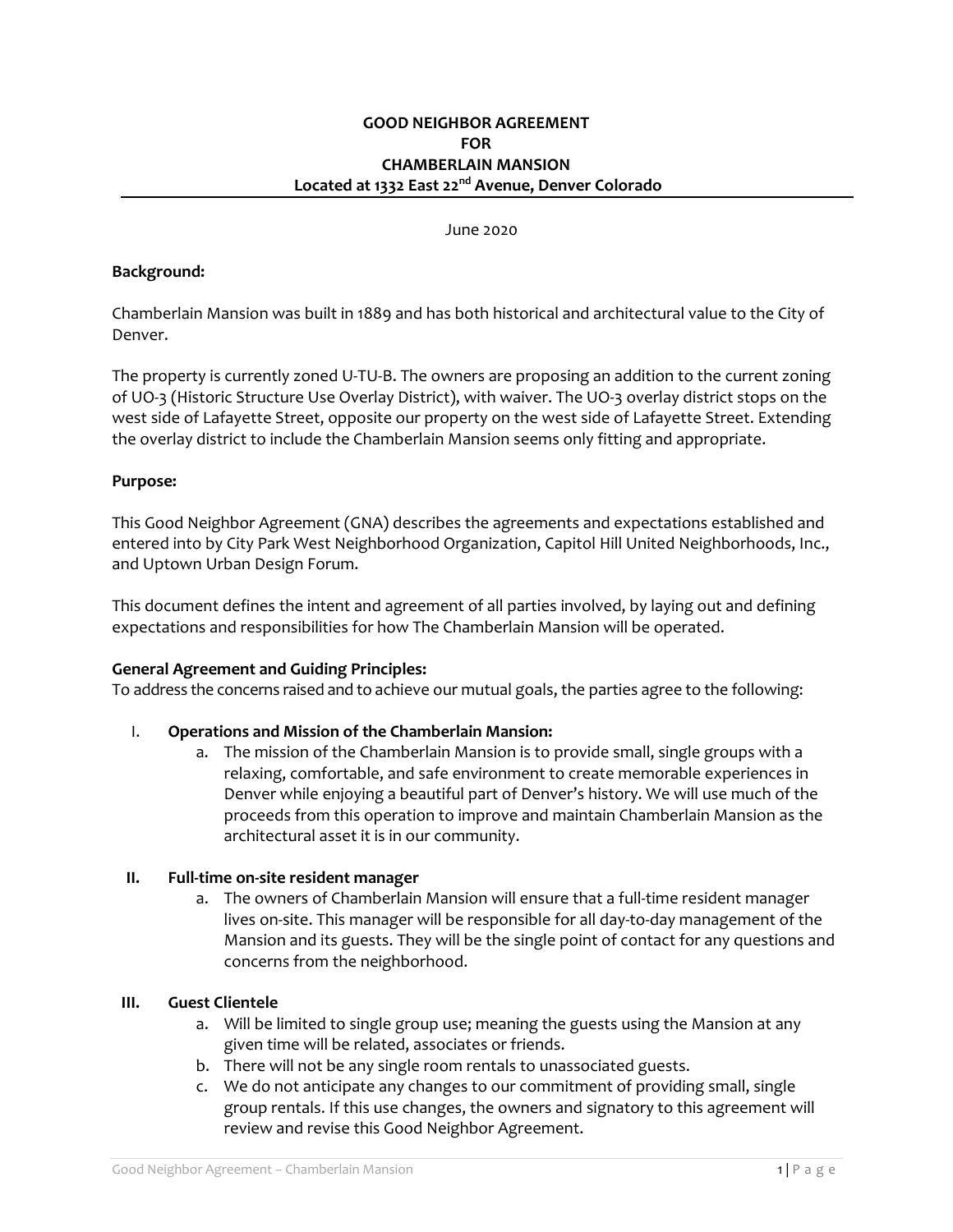# **IV. Parking**

- a. A minimum of four  $(4)$  parking spaces will be provided on-site. Given the clientele the Mansion will be serving, the parties to this agreement believe this to be generally adequate.
- b. The Resident Manager will be required to park on-site.
- c. To address any additional parking concerns;
	- i. All marketing material, reservations, etc. will inform guests of the need to park on-site.
	- ii. When checking in, the manager will explain the parking requirements and ask that all guests park on-site.
	- iii. The manager will ensure that in the improbable event a guest is not able to park on-site, they will only park adjacent to our property on either East 22<sup>nd</sup> Avenue or North Lafayette Street.

# **V. Obligations of Registered Neighborhood Organizations**

a. In consideration of the agreements above, the undersigned Registered Neighborhood Organizations agree to support the zoning request for inclusion in the UO-3 overlay district, and variance permitting the bed and breakfast use in a Historic Structure regardless of if the owner uses the structure as their primary residence or not. All other provisions of the Denver Zoning Code, Section 9.4.4.8.F will apply.

# **VI. Agreement of the Parties**

- a. The parties agree that this Good Neighbor Agreement will run with the land at 1332 East 22nd Avenue for as long as this property is used in the manner anticipated in this agreement.
- b. Any party to this agreement may choose to record this Good Neighbor Agreement with the Denver Clerk and Recorder.

# **Signed and dated by the following interested parties:**

# **Chamberlain Mansion**

 $Signed: \begin{equation*} \begin{equation*} \begin{equation*} \begin{bmatrix} \text{S}} \end{bmatrix} & \text{D} \end{equation*} \end{equation*} \begin{equation*} \begin{bmatrix} \text{S}} \end{bmatrix} & \text{D} \end{equation*} \end{equation*} \begin{equation*} \begin{bmatrix} \text{S}} \end{bmatrix} & \text{D} \end{equation*} \begin{equation*} \begin{bmatrix} \text{S}} \end{bmatrix} & \text{D} \end{equation*} \begin{equation*} \begin{bmatrix} \text{S}} \end{bmatrix} & \text{D} \end{equation*} \begin{equ$ 

Khalil Nasser, Manager of Revision Real Estate, LLC

# **Uptown Hospital District Urban Design Forum**

a Collective of RNO's, Hospitals, Residents and Businesses in the Area

Marty Jones, Chairperson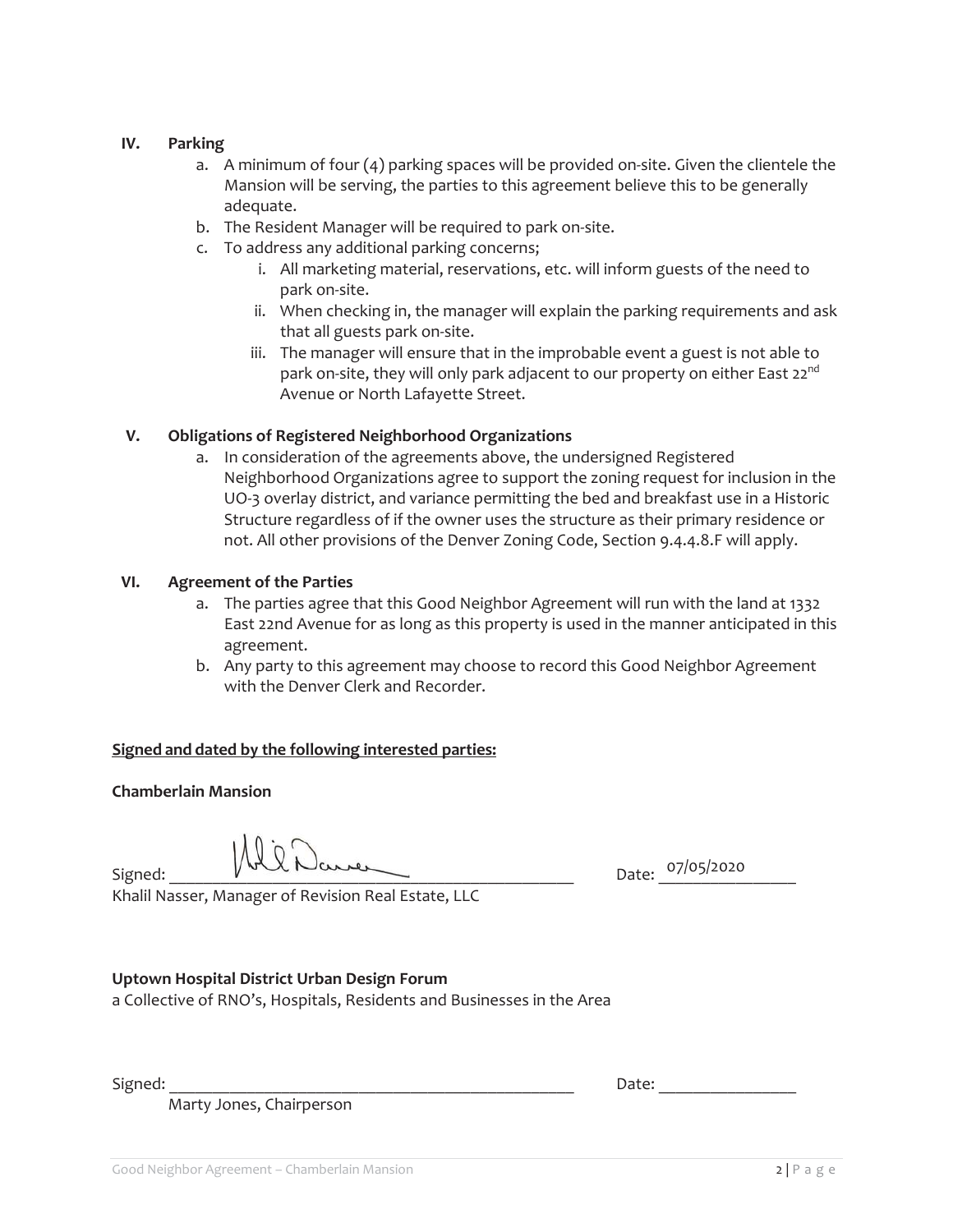#### IV. Parking

- a. A minimum of four (4) parking spaces will be provided on-site. Given the clientele the Mansion will be serving, the parties to this agreement believe this to be generally adequate.
- b. The Resident Manager will be required to park on-site.
- c. To address any additional parking concerns;
	- i. All marketing material, reservations, etc. will inform guests of the need to park on-site.
	- ii. When checking in, the manager will explain the parking requirements and ask that all guests park on-site.
	- iii. The manager will ensure that in the improbable event a guest is not able to park on-site, they will only park adjacent to our property on either East 22<sup>nd</sup> Avenue or North Lafayette Street.

#### V. **Obligations of Registered Neighborhood Organizations**

a. In consideration of the agreements above, the undersigned Registered Neighborhood Organizations agree to support the zoning request for inclusion in the UO-3 overlay district, and variance permitting the bed and breakfast use in a Historic Structure regardless of if the owner uses the structure as their primary residence or not. All other provisions of the Denver Zoning Code, Section 9.4.4.8.F will apply.

#### VI. **Agreement of the Parties**

- a. The parties agree that this Good Neighbor Agreement will run with the land at 1332 East 22nd Avenue for as long as this property is used in the manner anticipated in this agreement.
- b. Any party to this agreement may choose to record this Good Neighbor Agreement with the Denver Clerk and Recorder.

## Signed and dated by the following interested parties:

## **Chamberlain Mansion**

Signed:

Date:

Khalil Nasser, Manager of Revision Real Estate, LLC

## Uptown Hospital District Urban Design Forum

a Collective of RNO's, Hospitals, Residents and Businesses in the Area

Signed:

Marty Jones, Chairperson

Date: JUNS 29, 2020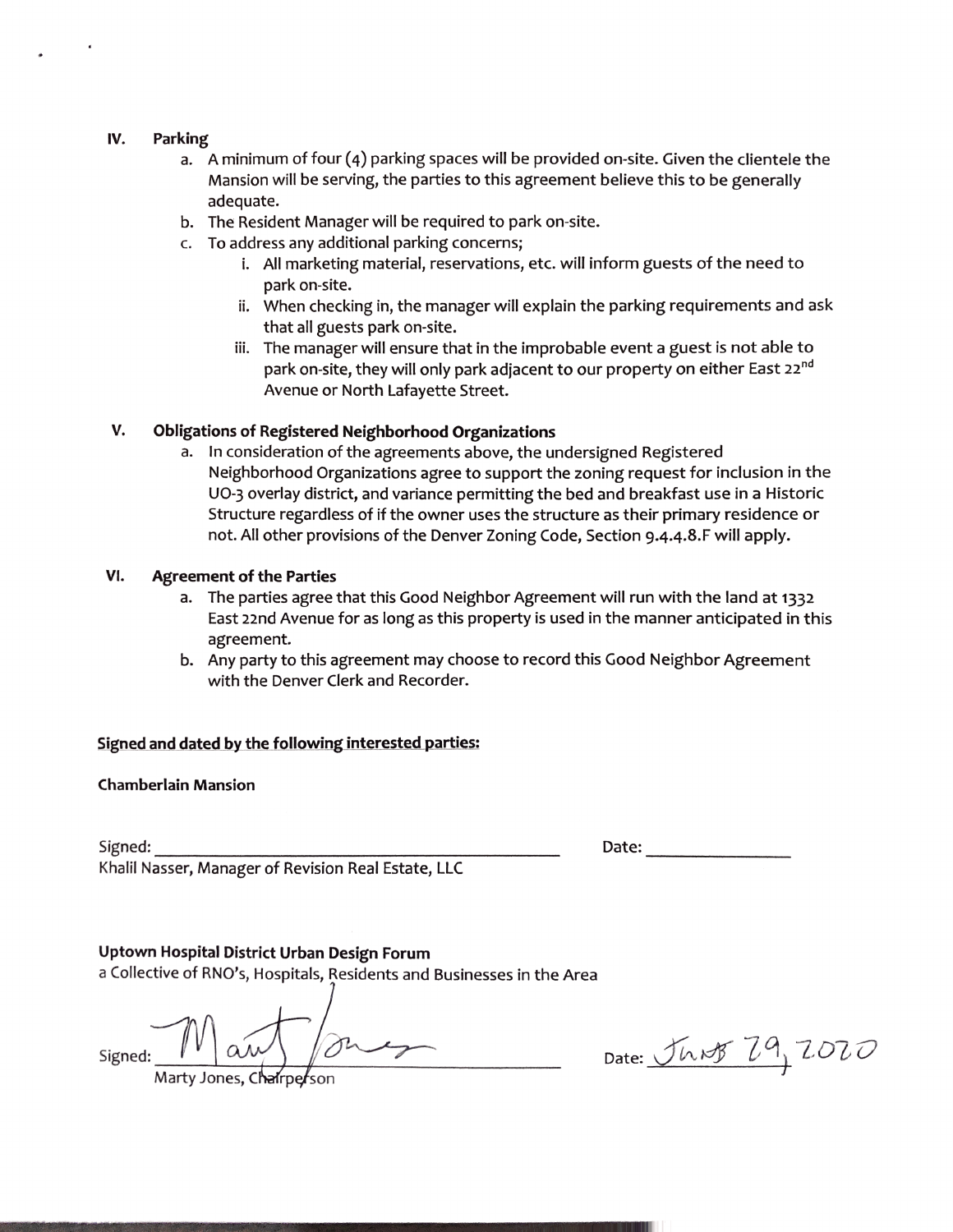# Capitol Hill United Neighborhoods, Inc.

a Colorado Monprofit Corporation & Denver Registered Neighborhood Organization

Signed: (

Date: JUNE 25, 2020 

Travis Leiker, MPA President | Board of Directors

# **City Park West Neighborhood Organization**

a Colorado Nonprofit Corporation & Denver Registered Neighborhood Organization

Signed: The contract of the contract of the contract of the contract of the contract of the contract of the contract of the contract of the contract of the contract of the contract of the contract of the contract of the co

Date: and the state of the state of the state of the state of the state of the state of the state of the state